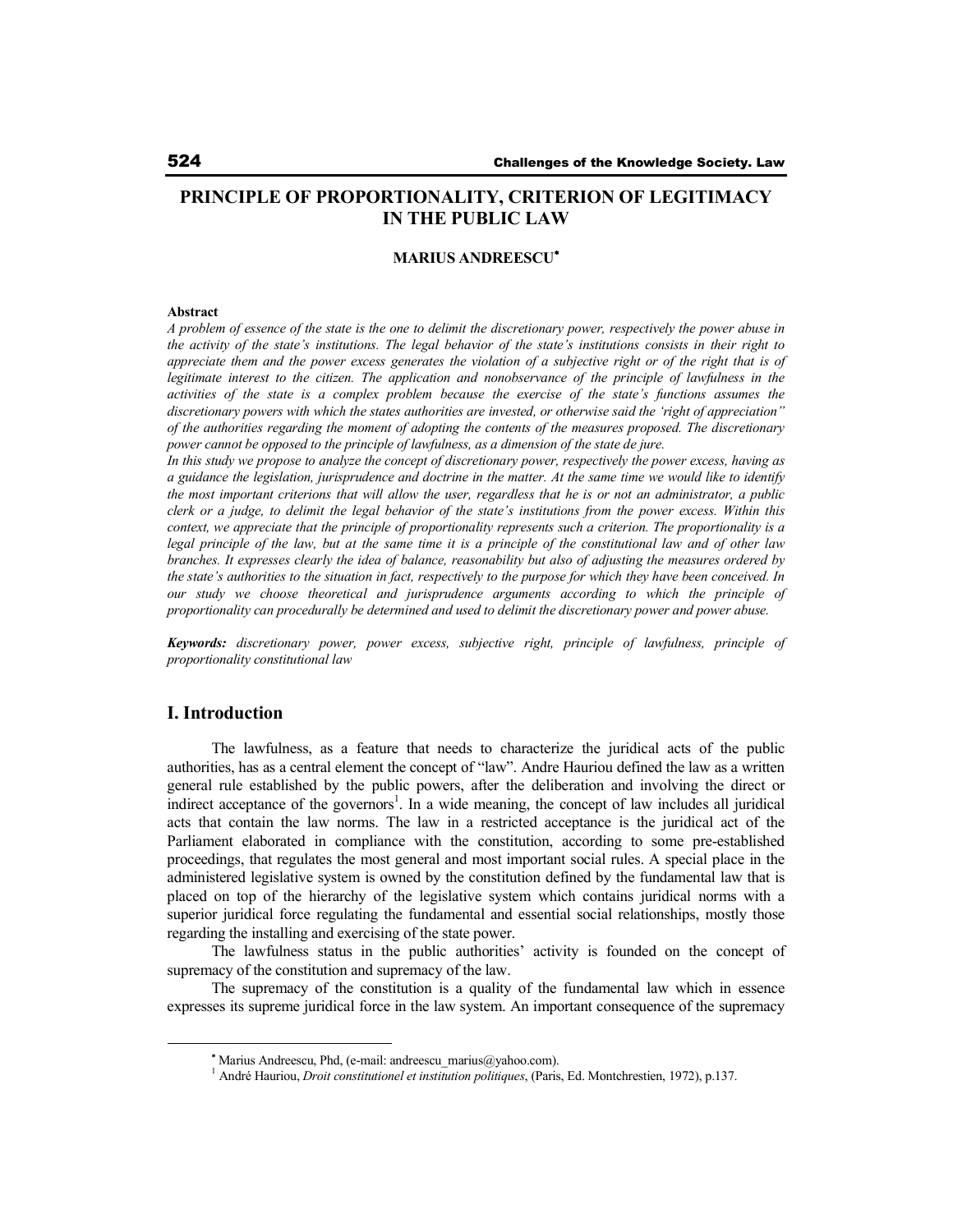of the fundamental law is the compliance of the entire law with the constitutional norms<sup>2</sup>. The concept of juridical supremacy of the law is defined like "its characteristic that is seeking its expression in the fact that the norms it establishes should not correspond to neither of the norms, except for the constitutional ones, and the other juridical acts issued by the state bodies, are subordinated to it, from the point of view of their juridical efficacy"<sup>3</sup>.

Therefore, the supremacy of the law, in the above given acceptance is subsequent to the principle of supremacy of constitution. Important is the fact that the lawfulness, as a feature of the juridical acts of the state authorities involves the observance of the principle of supremacy of constitution and supremacy of the law. The observance of the two principles is a fundamental obligation of constitutional nature consecrated by the provisions of item 1 paragraph 5 of the Constitution. The non observance of this obligation results, as the case might be, into sanctions of non-constitutionality or unlawfulness of the juridical acts.

The lawfulness of the juridical acts of the public authorities involves the following requirements: the juridical acts should be issued with the observance of the competence stipulated by the law; the juridical act should respect the superior law norms as a juridical force.

The "legitimacy" is a complex category with multiple significances that forms the search topic for the general theory of the law, philosophy of law, sociology and other branches of instruction. The significances of this concept are multiple. To remind a few: the legitimacy of the power, the legitimacy of the political regime; the legitimacy of a governing, the legitimacy of the political system, etc.

The legitimacy concept can be applied also in the case of the juridical acts issued by the public authorities being linked to the "appreciation margin" recognized to them in the exercising of the duties.

The applying and observance of the principle of lawfulness in the activity of state's authorities is a complex problem because the exercise of the state's powers implies also the discretionary power with which the state's bodies are invested, or otherwise said the right of appreciation of the authorities regarding the adopting moment and the contents of the disposed measures. What it is important to underline is the fact that the discretionary power cannot be opposed to the principle of lawfulness, as a dimension of the rightful state.

In our opinion, the lawfulness represents a particular aspect of the legitimacy of the juridical acts of the public authorities. Thus, a legitimate juridical act is a legal juridical act, issued outside the appreciation margin recognized by the public authorities, that does not generate unjustified discriminations, privileges or restraints of the subjective rights and is adequate to the situation in fact, which is determined by the purpose of the law. The legitimacy makes distinction between the discretionary power recognized by the state's authorities, and on the other side, the power excess.

Not all the juridical acts that fulfill the conditions of lawfulness are also legitimate. A juridical act that respects the formal conditions of lawfulness, but which generates discriminations or privileges or unjustified restrained to the exercising of the subjective rights or is not adequate to the situation in fact or to the purpose aimed by the law, is an un-legitimate juridical act. The legitimacy, as a feature of the juridical acts of the public administration authorities should be understood and applied in relation to the principle of supremacy of Constitution.

<sup>2</sup> For development see Marius Andreescu, Florina Mitrofan, *Constitutional Law. General Theory*, ( Pitesti, Printing House of the University of Pitești), p.61-68

Tudor Drăganu, *Constitutional Law and Political Institutions. Elementary Treaty*, ( Bucharest, Lumina Lex Publishing House, 1999, vol.II,) p.362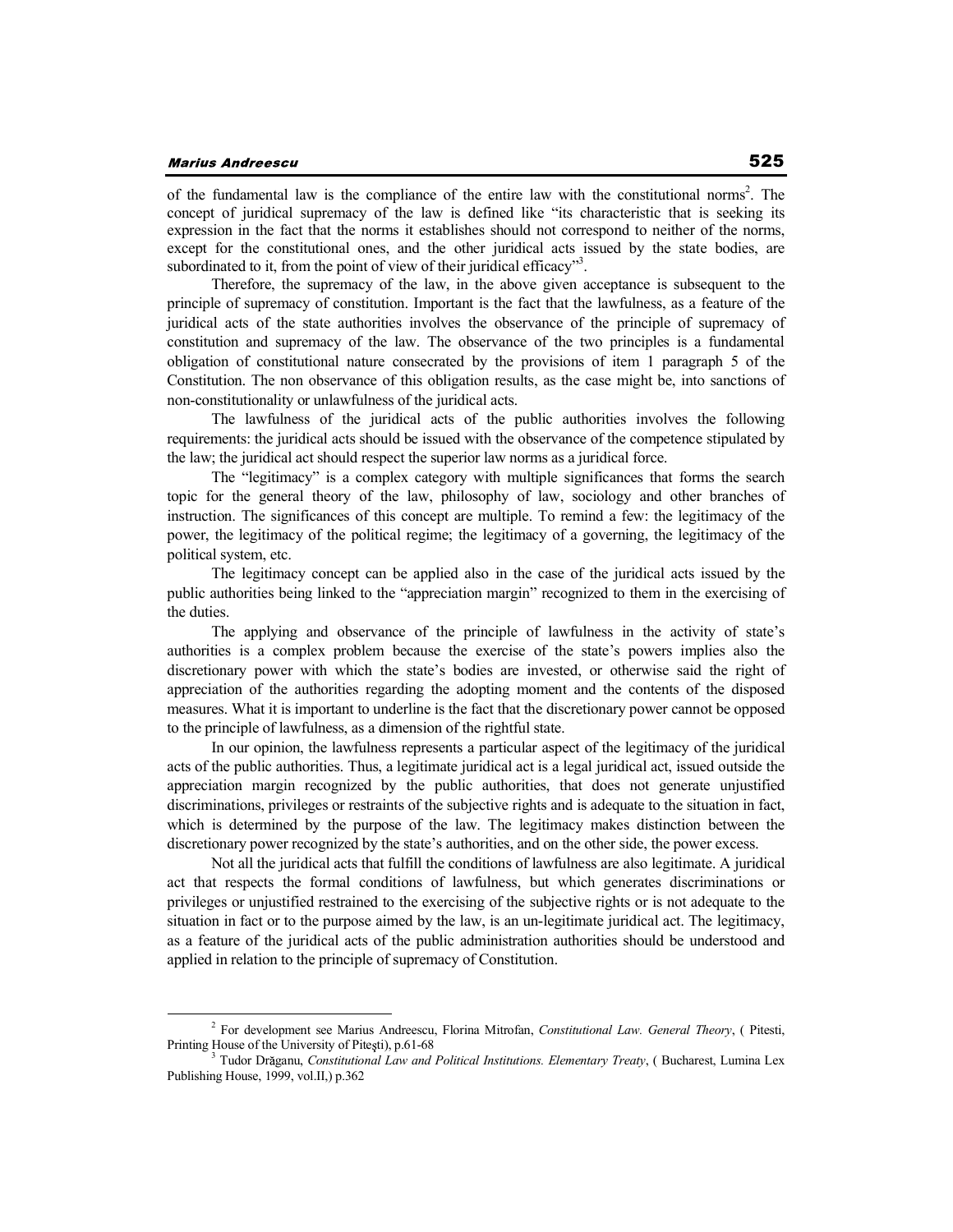# **II. THE DISCRETIONARY POWER OF THE POWER EXCESS IN THE ACTIVITY OF STATE INSTITUTIONS**

Antonie Iorgovan asserted that a problem of essence of the rightful state is that of answering to the question: "where ends the discretionary power and where begins the law abuse, where ends the legal behavior of the administration, materialized by its right of appreciation and where begins the subjective law or the legitimate interest of the citizen? "4

Approaching the same problem, Leon Duguit in 1900 makes an interesting distinction between the "normal powers and the exceptional powers" conferred to the administration by the constitution and the laws, and on the other side the situations in which the state's authorities act outside the normative framework. The last situations are split into three categories by the author: 1) the power excess (when the state authorities exceed the limits of the legal mandates; 2) the embezzlement of the power (when the state's authority fulfils an act that enters its competence aiming a different scope, other than the one the law stipulated), 3) the power abuse (when the state's authorities act outside their competence, but through acts that don't have a juridical character)<sup>5</sup>.

In the administrative doctrine, that studies mainly the problematic of the discretionary power, it was underlined that the opportunity of the administrative acts cannot be opposed to their lawfulness, and the conditions of lawfulness can be split in general lawfulness conditions and respectively in lawfulness specific conditions on opportunity criterions<sup>6</sup>. As a consequence, the lawfulness is the corollary of the conditions of validity, and the opportunity is a requirement (a dimension) of the lawfulness.<sup>7</sup> Nevertheless, the right of appreciation is not recognized by the authorities of the state in the exercising of all duties they have. One must remember the difference between the *linked competence* of the state's authorities that exists when the law imposes them a certain strict decisional behavior, and on the other side the *discretionary competence*, situation in which the state authorities can choose between more decisions, within law limits and its competences. To remember the definition proposed in the literature in specialty to the discretionary power: "it is the margin of liberty that is let to the free appreciation of the authorities, so that in view of fulfilling the purpose indicated by the law maker, to use any means of action within its limits of competence."<sup>8</sup>

Yet the problematic of the discretionary power is studied mainly in the administrative law, the right for the appreciation in the exercise of some duties represents a reality met in the activity of all state's authorities.<sup>9</sup> The Parliament, as a supreme representative organ and with a unique law making authority, disposes of the largest limits in order to show its discretionary power, which is identified by the characterization of the legislative act. The discretionary power exists in the activity of the law courts. The judge is obliged to decide only when it is noticed for, within this notification limit. Beyond these it is manifested the sovereign *right of appreciating* the facts, the right to interpret the law, the right to fix a minimum punishment or a maximum one, to grant or not extenuating circumstances, to establish the quantum of the compensations etc. The exercising of such competences means nothing else but the discretionary power.

<sup>4</sup> Antonie Iorgovan. *Forward to:* Dana Apostol Tofan, *Discretionary power and the power excess of the public authorities*, (Bucharest, All Beck Publishing House, 1999).

<sup>5</sup> Leon Duguit, *Manuel de Droit Constitutionnel*, (Paris, 1907), p.445-446.

<sup>6</sup> Antonie Iorgovan, *Treaty of administrative law, .Nemira Publishing House, Bucharest 1996,volI,p.301*

 $^7$  Ibidem, p.292.

<sup>8</sup> Dana Apostol Tofan, *quoted works*. p. 22.

<sup>9</sup> In the doctrine, Jellinek and Fleiner sustained the thesis according to which the discretionary power is not specific only to the administrative function, but also it appears in the activity of the other functions of the state, under the form of a liberty of appreciation upon the content, on the opportunity and the extent of the juridical act. (see Dana Apostol Tofan, *quoted works*. p. 26)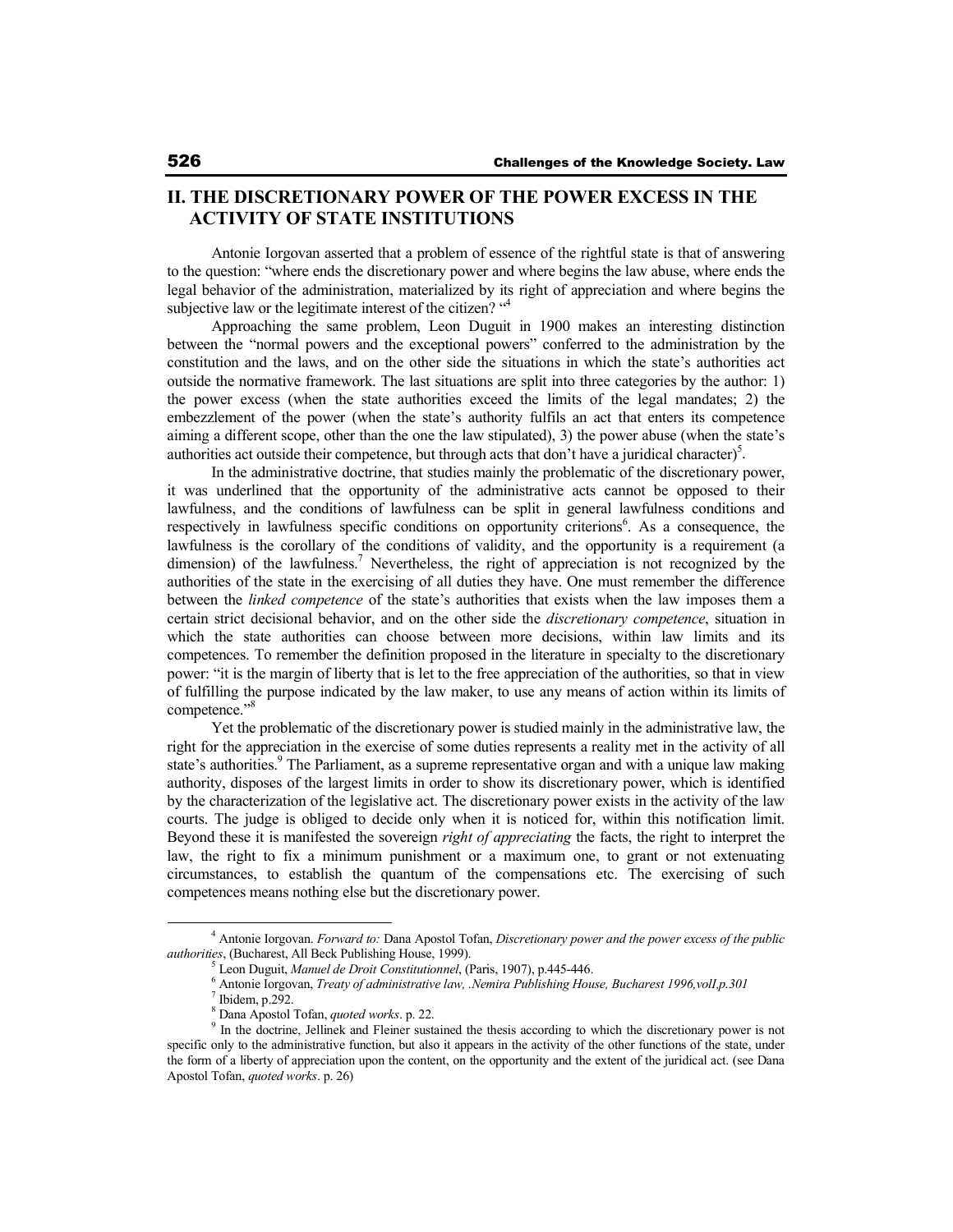#### **Marius Andreescu**

Exceeding the limits of the discretionary power signifies the violation of the principle of lawfulness and of legitimacy or, of what in legislation, doctrine or jurisprudence is named to be the "excess of power".

The power excess in the activity of state's organs is equivalent with the law abuse because it signifies the exercising of the legal competences without the existence of a reasonable motivation or without the existence of an adequate relation between the disposed measures, the situation in fact and the legitimate purpose aimed at.

The law of the Romanian administrative prosecution<sup>10</sup> uses the concept of "power excess of the administrative authorities" which is defined to be the "exercising of the right of appreciation belonging to the public administration, by the violation of the fundamental rights and liberties of the citizens stipulated by the Constitution or by the law" (item 2, paragraph 1, letter m). For the first time the Romanian law maker uses and defines the concept of power excess and at the same time acknowledges the competence of the administrative prosecution instances to sanction the exceeding of the discretionary power limits throughout the administrative acts.

The exceptional situations represent a particular case in which the Romanian authorities, and mainly the administrative ones, can exercise the discretionary power, obviously existing the danger of the power excess.

Certainly, the power excess is not a phenomenon that manifests itself only in the practice of the executive organs it can be seen in the Parliament activity or in the activity of the law courts.

We appreciate that the discretionary power acknowledged by the state's authorities is exceeded, and the measures disposed represent a power excess, anytime it is ascertained the existence of the following situations:

1. The measures disposed do not aim to a legitimate purpose;

2. The decisions of the public authorities are not adequate to the situation in fact or to the legitimate purpose aimed, in the meaning that everything that is needed in order to reach the aimed purpose, is exceeded;

3. There is no rational justification of the measures disposed, included the situations in which it is established a juridical treatment that is different for identical situations, or a juridical treatment identical for different situations;

4. By the measures disposed the state's authorities limit the exercise of some fundamental rights and liberties, without the existence of a rational justification that would represent, mainly, the existence of an adequate relationship between those measures, the situation in fact and the legitimate purpose aimed at.

# **III. THE PRINCIPLE OF PROPORTIONALITY, CRITERION DELIMITING THE DISCRETIONARY POWER FROM POWER EXCESS**

The essential problem remains that for the identification of criterions through which are to be established the limits of the discretionary power of state's authorities and to differentiate them from the power excess, that should be sanctioned. Of course there is the problem of using some criterions in the practice of the law courts or in the constitutional prosecution.

In connection to these aspects, in the literature in specialty it is expressed the opinion according to which the "purpose of the law will be then the legal limit of the right to appreciate (the opportunity). Therefore the discretionary power does not mean a liberty outside the law but one allowed by the law."<sup>11</sup>

<sup>&</sup>lt;sup>10</sup> Law no.554/2004, published in the Official Gazette no.1154/2004.

<sup>&</sup>lt;sup>11</sup> Rozalia Ana Lazăr, *The Lawfulness of the administrative act. Romanian law and the compared law, quoted works* p. 165.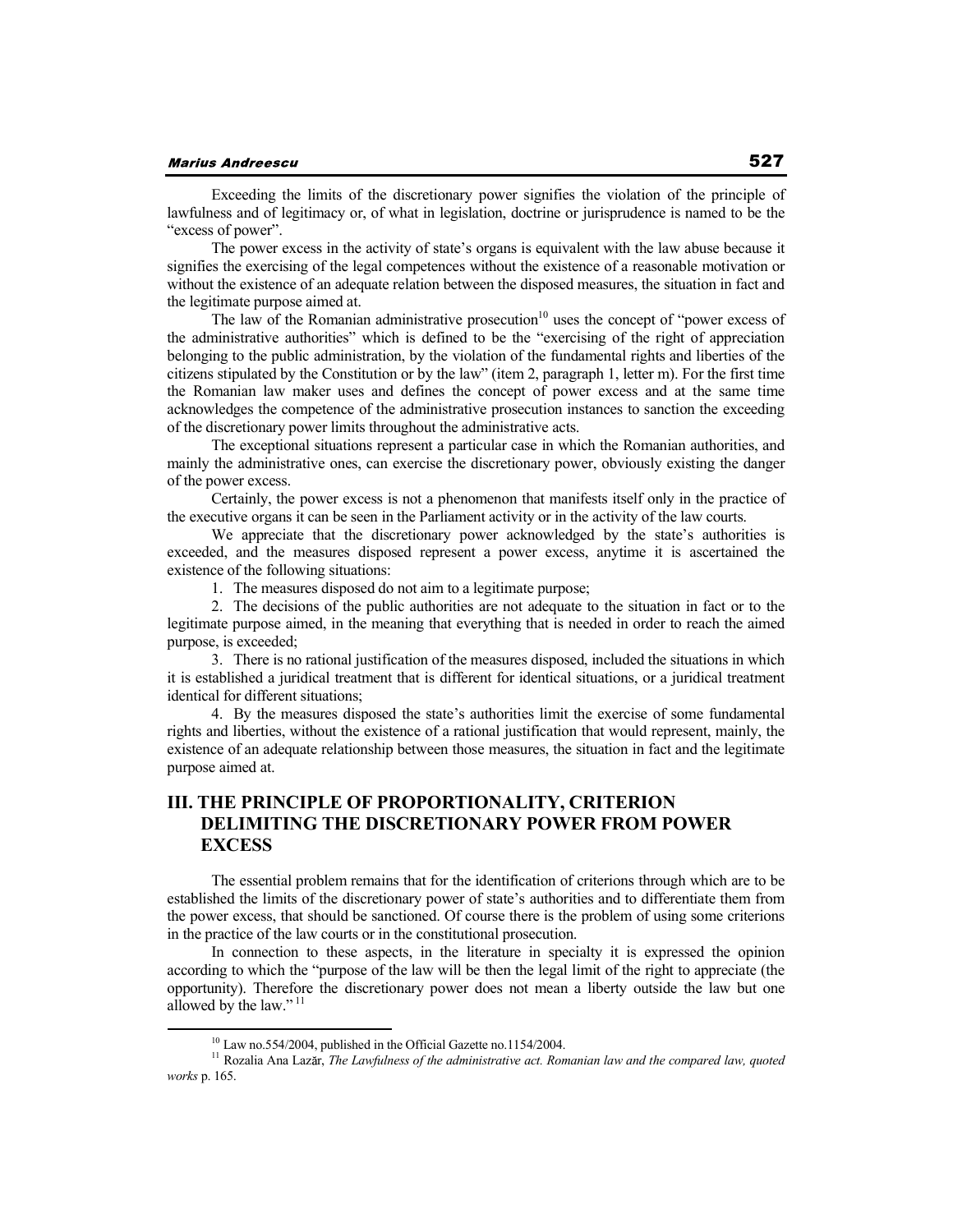Of course, "the purpose of the law" represents a condition of lawfulness or, as the case may be, of constitutionality of the juridical acts of the state bodies and that's why it can be considered as a criterion to delimit the discretionary power from the power excess.

Such as results from the jurisprudence of some national and international law courts, in relation to our search topic, the purpose of the law cannot be the only criterion to delimit the discretionary power (synonymous with the margin of appreciation, term used by C.E.D.O.), because a juridical act of the state can represent a power excess not only in the situation in which the measures adopted do not aim to a legitimate purpose, but also in the hypothesis in which the measures disposed are not adequate to the purpose of the law and are not necessary in relation to the situation in fact and with the legitimate purpose aimed at.

The suitability of the measures disposed by the state authorities to the aimed legitimate purposes represents a particular aspect of the principle of proportionality. Significant is the opinion expressed by Antonie Iorgovan which considers that the limits of the discretionary power are established by the: "written positive rules, the general law principles subscribed, the principle of equality, the principle of non retroactivity of the administrative acts, the right to defense and the principle of contradictoriality, *the principle of proportionality*" (s.n.).<sup>1</sup>

Therefore, the principle of proportionality is an essential criterion that allows the delimiting of the discretionary power from the power excess in the activity of state's authorities.

This principle is consecrated explicitly and implicitly in the international<sup>13</sup> juridical instruments or by the majority of the constitutions of the democratic<sup>14</sup> countries. Romania's Constitution regulates explicitly this principle in item 53, but there are other constitutional dispositions that imply it.

 In the constitutional law, the principle of proportionality finds its use mainly in the field of protection of human fundamental rights and liberties. It is considered as an efficient criterion of appreciation of legitimacy of the interventions of the state authorities in a situation limiting the exercise of some rights.

 Much more, even if the principle of proportionality is not consecrated expressly in the constitution of a state, the doctrine and jurisprudence considers it as being a part of the notion of a rightful state<sup>15</sup>.

This principle is applied in many branches of the law. Thus, in the administrative law it is a limit of the discretionary<sup>16</sup> power of the public authorities and represents a criterion in the exercising the jurisdictional control of the discretionary administrative acts. Applications of the principle of proportionality exist in the criminal  $law<sup>17</sup>$  or in the civil law<sup>18</sup>.

<sup>12</sup> Antonie Iorgovan, *quoted works* vol. I, p.296.

<sup>&</sup>lt;sup>13</sup> To remind on this topic item.29, paragraphs.2 and 3 of the Universal Declaration of Human Rights items 4 and 5 of the International Pact regarding the economical, social and cultural rights, item 5, paragraph 1, item 12 paragraph 3, item 18, item 19 paragraph 3 and item 12 paragraph 2 of the International pact regarding the protection of the national minorities; item G Part V of the European Social Chart – revised; items 8, 9, 10, 11 and 18 of the European Convention for the defense of human rights and the fundamental liberties or item B13 of the Treaty regarding the European Economical Community.

<sup>&</sup>lt;sup>14</sup> For example, item 20, point.4; item 31 and item 55 of Spain Constitution; items 11,13.14,18,19 and 20 of the German Constitution or the provisions of items.13,14,15,44 and 53 of Italy Constitution.

<sup>15</sup> For the development see Petru Miculescu, *The Lawful State,(* Lumina Lex Publishing House, Bucharest, 1998) pg.87-88 and Dana Apostol Tofan *quoted works.*, p.49. <sup>16</sup> On this meaning see Dana Apostol Tofan, *quoted works* pg.46-50; Iulian Teodoroiu, Simona Maya

Teodoroiu, *Lawfulness of opportunities and the constitutional principle of proportionality* in: Law no. 7/1996, p.39-42.

<sup>17</sup> The provisions of item 72 of the Criminal Code refer to the proportionality as a general criterion of judicial individualization of the punishments or the provisions of item 44, paragraph 3 of the Criminal Code considers the proportionality as a condition of legitimate defense.<br><sup>18</sup> The provisions of items 951 and 1157 of the Civil Code, allow the cancellation of a contract for the obvious

disproportion of the service conscriptions (lesion).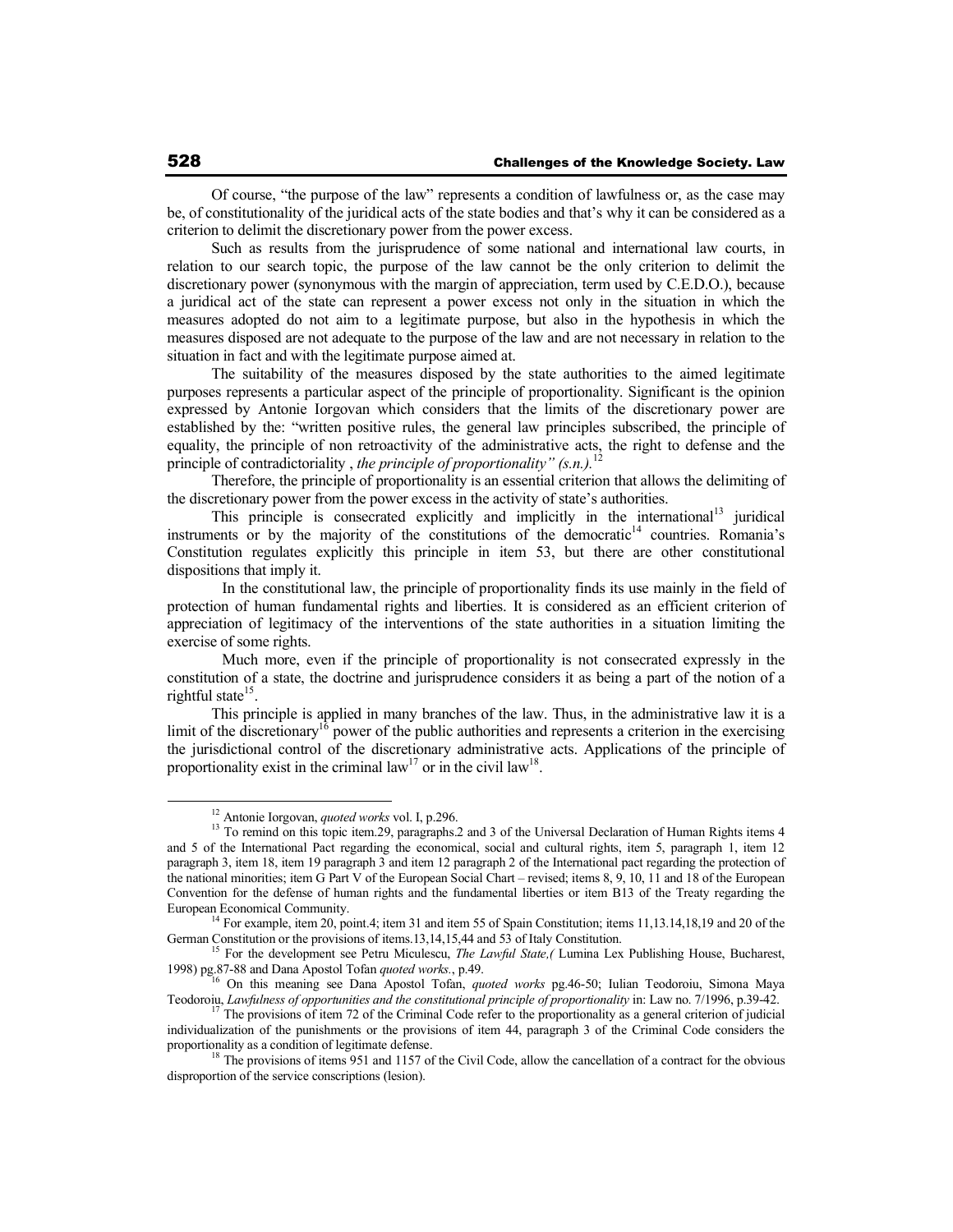#### **Marius Andreescu**

The principle of proportionality is found also in the community law, in the meaning that the lawfulness of the community rules is subject to the condition that the means used to be adequate to the aimed objective and not to exceed what it is necessary to reach this objective.

The jurisprudence has an important role in the analysis of the principle of proportionality, applied in concrete cases. Thus, in the jurisprudence of the European Court of the Human Rights, the proportionality is conceived as a just, equitable ratio, between the situation in fact, the restraining means of the exercise of some rights and the aimed legitimate purpose, or as an equitable ratio between the individual interest and the public interest. The proportionality is a criterion that determines the legitimacy of state interference of the contracting states in the exercising of the rights protected by the Convention.

In the same meaning, the Constitutional Court of Romania, by several decisions established that the proportionality is a constitutional principle<sup>19</sup>. Our constitutional instance asserted the necessity to establish some objective criterions, by the law, for the principle of proportionality: "it is necessary that the legislative institutes objective criterions that should reflect the exigencies of the principle of proportionality"<sup>20</sup>.

Therefore, the principle of proportionality is imposed more and more as a universal principle consecrated by the majority of the contemporary law systems, to be found explicitly or implicitly in constitutional norms and acknowledged by the national and international jurisdictions $2<sup>1</sup>$ .

In the literature in specialty were identified three jurisdictional levels of the administrative acts: "a) the minimum control of the procedure rules (form); b) normal control of the juridical appreciation of the facts; c) the maximal control, when the judge asserts upon the necessity and proportionality of the administrative measures**".**<sup>22</sup>

The maximal control, to which the quoted author refers to, represents the correlation between the legality and the opportunity, otherwise said, between the exigencies of the principle of lawfulness and the right of appreciation of the public authorities, the proportionality couldn't be considered as a super legality criterion, but as a principle of law, whose main finality is to represent the delimiting between the discretionary power and the power excess in the activity of the public authorities.

There are situations in which the Constitutional Court used a "proportionality reasoning" as an instrument for the interpretation of the correlation between the legal contested dispositions and on the other side the constitutional dispositions, and in situations in which the proportionality, as a principle, is not explicitly expressed by the constitutional texts. Self evident in this meaning are two aspects: invoking in the Constitutional Court's jurisprudence of C.E.D.O. jurisprudence, which, in the matter of restraining the exercise of some rights, analyzes also the proportionality conditions, and the second aspect, the use of such a principle in situations in which it is raised the question of respecting the principle of equality.

Declaring as non constitutional a normative disposition on the ground of non observance of the principle of proportionality, applied in this matter, signifies in essence the sanctioning of the power excess, manifested in the activity of the Parliament or of the Government. Also excess of power, sanctioned by the Constitutional Court, using the criterion of proportionality, are the situations in which the principle of equality and non discrimination are violated, if by the law or by the Government ordinance it is applied a differentiated treatment to equal cases, without the existence of a reasonable justification or if exists a disproportion between the aimed purpose and the means used.

<sup>&</sup>lt;sup>19</sup> The Decision no 139/1994, published in the Official Gazette no 353/1994, decision no.157/1998, published in the Official Gazette no 3 /1999; the decision no. 161/1988 published in the Official Gazette no 3 / 1999.

<sup>&</sup>lt;sup>20</sup> The decision no. 71/1996, published in the Official Gazette no.13/1996

<sup>&</sup>lt;sup>21</sup> For development see Marius Andreescu, *Principle of proportionality in the constitutional law*, (Publishing House C.H. Beck, Bucharest, 2007)

<sup>22</sup> Antonie Iorgovan, *quoted works.* vol.I, p. 296.